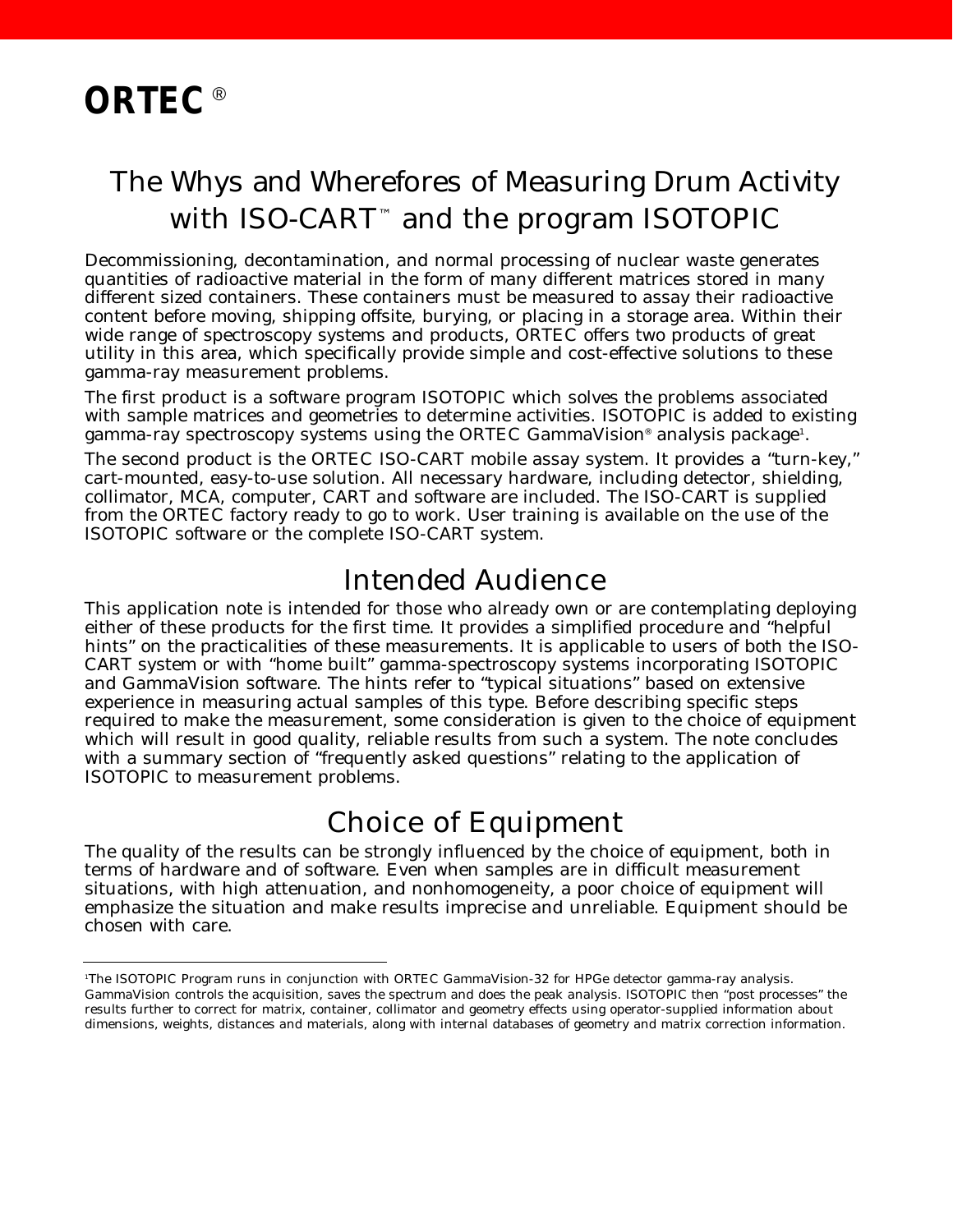### HPGe Detector

A HPGe detector with an efficiency of at least 50% relative $^{\rm z}$  is needed for low-level waste items. This detector is needed in order to separate the many gamma-rays and to have the sensitivity for the required detection limits. Larger efficiency HPGe detectors have higher peak-to-Compton ratios than smaller ones. A detector with a high peak-to-Compton ratio will provide a higher peak to background ratio at lower energies, improving lower limits of detection (Ref. 1). If most of the gamma-rays of interest are below 1.0 MeV, a detector with a larger diameter (for the same relative efficiency) will be more sensitive (Ref. 2). Most often, p-type (GEM) detectors are used for the gamma-ray detection. These detectors are useful for the measurement of gamma-ray energies down to about 60 keV. Most gamma-rays below this energy are absorbed in the matrix or wall of the drum.

### Signal Processing Electronics

In many cases the drums are measured in an unheated building where the temperature can change significantly during the measurement period. Stability of measurement electronics is clearly important, and the use of digital stabilizers should be considered in extreme cases.

The ORTEC DART ® portable MCA has been deployed with a high degree of success in a range of mobile applications, and is utilized as a standard component in the ISO-CART Mobile Assay System. DART is in use in mobile NDA measurements world-wide. For in-plant applications, where mains power is available, the ORTEC DSPEC® and DSPECPLUS® offers unsurpassed stability and count-rate performance. (Separate data sheets and technical papers on these products are available on request.)

### Collimator Considerations

Usually, waste drums are stored in a central location to be measured. The radioactivity in these drums may increase the background radiation field in which an individual drum is to be measured. To minimize the effect of background radiation, use a collimator to shield the detector and limit the field-of-view to a single drum. The wall of the collimator should be at least 1.6 cm (5/8") thick lead or equivalent stopping power. If additional activity is present in the measurement area, the



**Field of View.**

collimator should extend from 2.5 cm (1") behind the detector and 2.5 cm (1") or greater in front of the detector. See Figure 1. The collimator can be made of tungsten or steel instead

2Relative efficency is defined relative to a 3" by 3" NaI detector, according to ANSI/IEEE 325-1996.

|                                 | <b>Fluorescent</b> | Percent of Gamma-Rays Absorbed by 2 cm of Material |                |                 |  |  |  |
|---------------------------------|--------------------|----------------------------------------------------|----------------|-----------------|--|--|--|
| <b>Material</b>                 | X Rays (keV)       | <b>100 kev</b>                                     | <b>500 keV</b> | <b>1000 kev</b> |  |  |  |
| Lead                            | $73 - 75$          | ~100                                               | 97.4           | 79.0            |  |  |  |
| <b>Tungsten</b><br><b>Steel</b> | 58-59<br>6.4       | ~100<br>99.5                                       | 99.3<br>72.5   | 91.5<br>60.6    |  |  |  |

|  |  |  |  |  |  |  |  |  | Table 1. Stopping Power for Common Materials Used for Collimators |
|--|--|--|--|--|--|--|--|--|-------------------------------------------------------------------|
|--|--|--|--|--|--|--|--|--|-------------------------------------------------------------------|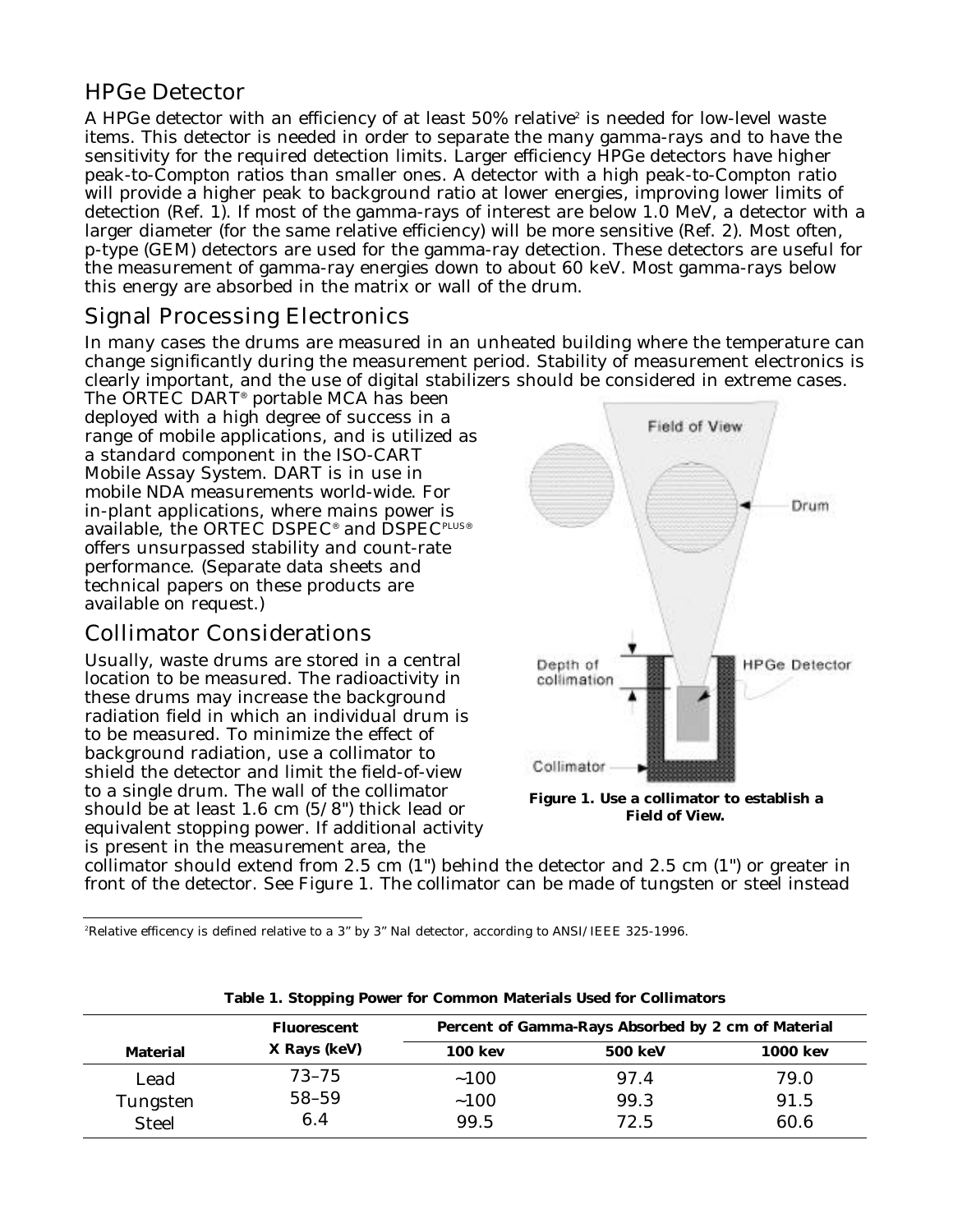of lead. Table 1 shows the popular collimator materials and their stopping power at selected energies. If the fluorescence x rays from the collimator material overlap other nuclide reference gamma-ray peaks and interfere with the analysis of the container nuclides, the collimator should be lined with cadmium, tin, or copper to adsorb these x rays. Because tungsten is so dense, it is the best material for fabricating collimators. However, when cost is taken into account, lead may be an attractive alternative. A practical collimator (for stopping power and weight) is 2 cm of lead with 2 mm of tin or cadmium and 1 mm of copper on the inside.

### The ORTEC ISO-CART

The ORTEC ISO-CART Mobile Assay System (Fig. 2) is an ideal solution when the measuring instruments have to be frequently moved. It provides all necessary hardware and software, with a choice of detectors and collimators in a highly mobile format. ISO-CART features the latest ORTEC HPGe detector technology with a choice of efficiencies and collimators. The highly popular DART high-performance portable MCA, is configured with GammaVision® and



**Figure 2. The ORTEC ISO-CART™ is an ideal solution for portable measurement instruments.**

ISOTOPIC software. ISO-CART's large wheels make it easy to maneuver on uneven surfaces. A separate data sheet is available on request.

# Calibration of Equipment and Validation of Method

The HPGe detector system is calibrated for energy and efficiency (necessary for nuclide quantification) using a NIST-traceable (or equivalent) mixed nuclide point source. The ISOTOPIC software uses this point source calibration to model the efficiency for the item being measured. This calibration provides the relationship between measured count-rate and the actual activity (becquerels or microcuries). It should be noted that ANY system of this type will require at least an energy calibration with a point source. The advantage of the ISOTOPIC approach is its simplicity. The detector may be calibrated for energy and efficiency at the same time using the same point source. This can be an entirely automated procedure because of the capabilities of GammaVision. Internally, ISOTOPIC contains all of the data needed to extrapolate from the point source to the actual measurement situation. (The procedure is effective for any HPGe detector. It is not necessary to employ special "vendor precalibrated" detectors.) The calibration source should contain gamma-rays that span the energy region of interest. For most applications, suitable standards are easily obtained.

The overall system (including hardware and analysis software) should be validated by p reparing standards containing: (1) activity traceable to a national standard and (2) matrices (either simulated or real) similar to that being analyzed. These simulated samples should be analyzed as if real and results compared with the known activity values of the standards. The overall accuracy of measurements can be established by this means.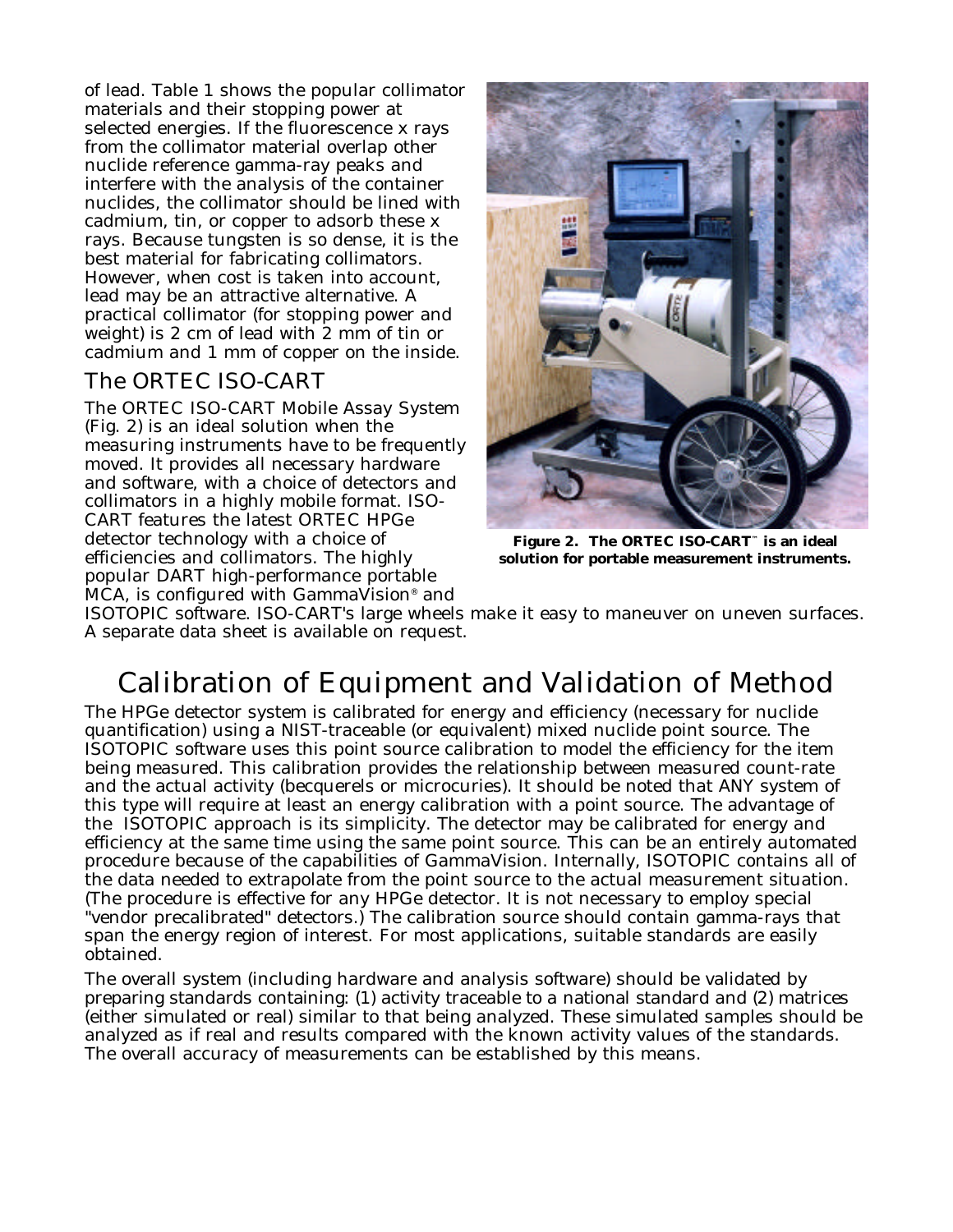# Data Taking

Below is a step by step procedure covering the process of data taking.

#### **1. Record the background**

Record a background measurement. If the background does not change due to movement of radioactivity nearby, one background measurement should suffice for the entire measurement period. Take a background measurement with a "blank" container in front of the detector. (A blank container contains material that is not radioactive but has similar weight to a typical sample.) If no container or an empty container is used to measure the background, then the recorded background will tend to be artificially high. The sample material and container reduce the background by absorbing many of the background gamma-rays. The thickness of the collimator may need to be increased if there are high energy gamma-rays from a nearby source that will interfere with the analysis. Some nuclear facilities use a portable shield behind the detector when backgrounds change in that direction.

#### **2. Record the sample and container weights**

Record the weight of the sample and tare (empty container) for the estimate of matrix density. The use of transmission sources to estimate the density at only one or two locations along the height of the container has no advantage over the use of sample weight to compute density, because there may be an unusually large air pocket or localized high attenuation in the path of the transmission source beam. The activity within the sample may see different attenuation properties than the transmission source.

#### **3. Look for "hot spots"**

If it is possible or likely that the container includes "hot spots," scan it with a 3¨ x 3¨ or larger hand-held NaI detector to locate them. If this procedure indicates that a "hot spot" is indeed present such that ~75% of the activity is there, then proceed as in step 6 below. If no hot spot was located, proceed with step 4.

#### **4. Position your detector**

Position the detector approximately one drum diameter from the sidewall so the entire drum is within the collimator field-of-view. For a 208-liter (55 U.S.-gallon) drum a distance of 46 cm (18 inches) is recommended. Closer distances will reduce counting times but increase geometrical errors. If the drum is only half full the detector should be positioned at the center of mass of the waste. ISOTOPIC "scales" the activity which is "seen" to the full size of the object as specified on the parameter entry screens. Therefore, if the container is known to be half-full, it should be described as half the actual height.

#### **5. Start the count**

Start out by counting the item for 30 minutes (typical). Items that indicate high activity may be counted as quickly as 5 minutes. Items with high density and very low activity may require additional counting time. Shorter counting times are possible if a higher efficiency detector (70% to 100% relative) is used. The ORTEC GammaVision software has a useful "count to MDA" feature. "Count to MDA" minimizes the count time necessary to achieve the desired detection limit for a specified nuclide. If the material in the drum is nonhomogeneous, then use a turntable to rotate it. Rotating the drum helps simulate an average matrix attenuation. Most solid items that need measurements are nonhomogeneous. The sample should be rotated several times during the counting period. Inexpensive turntables for 208-liter drums are available from ORTEC. Containers that are smaller than a 208-liter drum can be positioned closer to the detector. If the entire drum is assumed to contain radioactivity, then the entire container should be within the detector field-of-view.

#### **6. Special considerations for hot spots**

There are some special considerations for "hot spots" to improve the results. If step 3 above indicates that a "hot spot" is present such that 75% of the activity is represented by that "hot spot," then position the detector close to the " hot spot," but not less that 30 cm away from the side of the drum. Measure and record the distance from the "hot spot" to the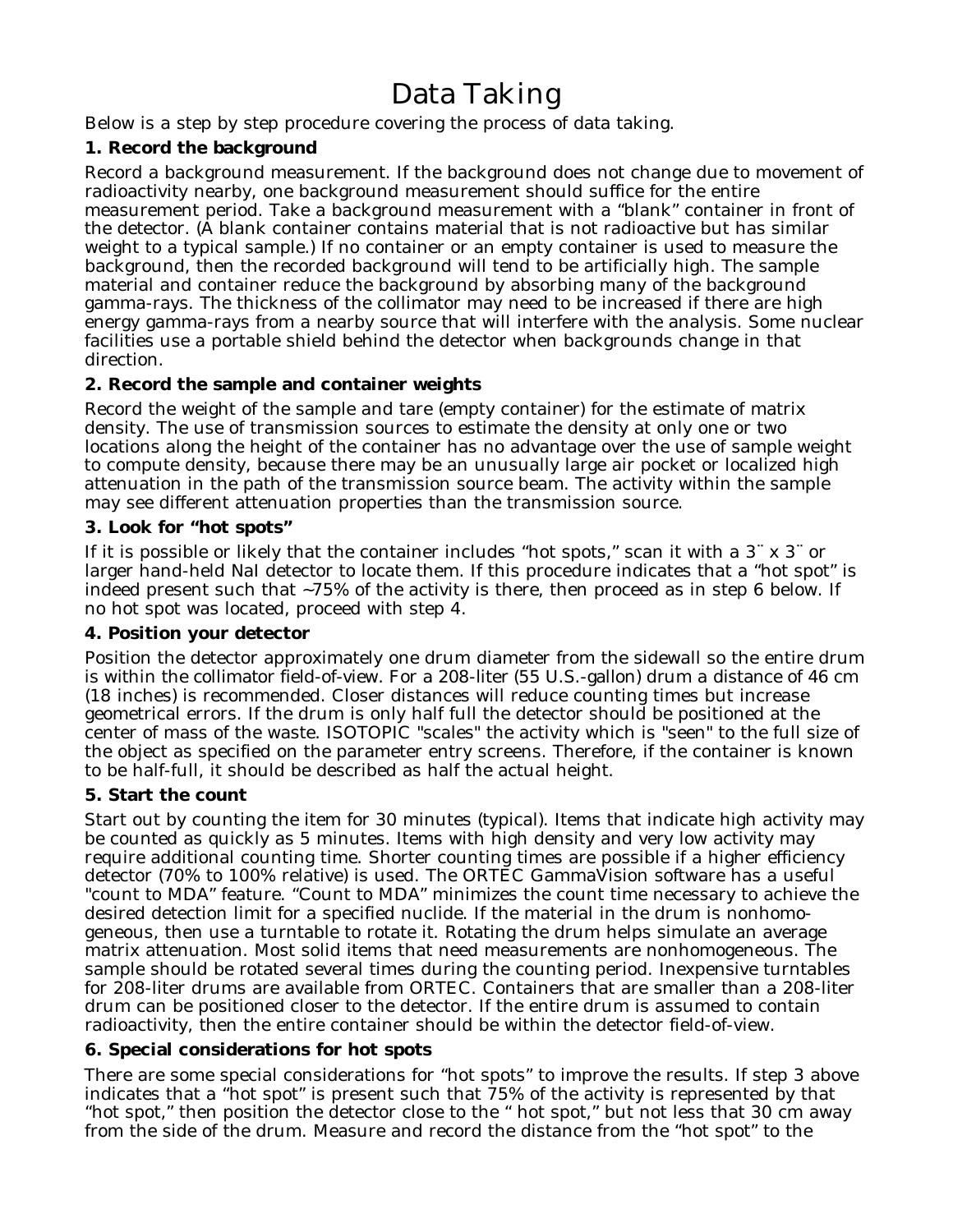detector and treat the item as a point source for analysis purposes. Do not rotate the sample. A second measurement may be made at a distance of the drum diameter, in the usual way. After analysis, the two results are compared or averaged to give the best estimate of the activity in this non-homogeneously filled drum.

## Analysis

Before we describe the simple step by step analysis procedure, we will explain how GammaVision and ISOTOPIC interact:

GammaVision is the ORTEC peak-fitting software for general purpose gamma-ray analysis of spectra taken with a HPGe detector. GammaVision is packed full of analysis features and options which provide a great deal of flexibility. ISOTOPIC is a "post processor" to GammaVision. GammaVision "hands over" to ISOTOPIC a list of peak-by-peak activities computed for each isotope in turn, uncorrected for geometry or absorption, and determined using a calibration which the user makes with a simple TRACEABLE multi-nuclide point source. ISOTOPIC uses the peak results from GammaVision along the source-to-detector distance employed for calibration. Sample physical data (size, distance, weight, material) are entered into ISOTOPIC via easy to use data entry screens. ISOTOPIC then performs the necessary attenuation corrections to the peak-by-peak activities and geometry corrections to the reference activity.

#### **1. Setting Up the GammaVision Analysis Library**

By reviewing both spectrum and library, select a reference gamma-ray for the nuclide(s) being measured that is high energy, intense, and interference free. The high-energy gammarays are not as subject to localized attenuation as much as lower-energy gamma-rays, but, with the exception of  ${}^{60}Co$ , most nuclides of interest for measurement do not have an intense high-energy gamma-ray that can be used for reference. A compromise usually has to be made between the reference gamma-ray branching ratio and its energy. It is worth remembering that the error due to counting statistics is usually only a small contribution to the overall measurement uncertainty. Setup the gamma-ray library by using only one gamma-ray for a reference. Position this gamma-ray first in the library for that nuclide. Within the GammaVision library, ONLY the chosen reference peak should be set to be included in the activity averaging process, because ISOTOPIC must perform the individual peak attenuation corrections after the GammaVision analysis. Set this gamma-ray as a key gamma-ray.

#### **2. Calibration**

Calibrate GammaVision in the usual way, with a point source at a "reasonable distance" (several detector diameters are recommended, say 25 cm). Positioning the source closer will introduce a larger percentage error due to uncertainty in the distance to the active volume of the detector. Use the (patented) autocalibrate for the energy and FWHM calibration. Delete any peaks returned by the autocalibration that obviously lie well away from the FWHM curve. A good FWHM calibration is critical to good peak fitting.

#### **3. GammaVision Analysis Option Choices**

Use the following GammaVision analysis options:

- (a) Use WAN32 analysis engine.
- (b) Use a five point background average option so that weak peaks will have enough data to establish a good Compton background.
- (c) Use a peak cutoff for the data analysis of 30%. During the peak calibrate phase the peak cutoff may need to be set to 100%.
- (d) Use NUREG 4.16 (Method 12) as the convention for determination of MDA.
- (e) DO NOT use geometry or attenuation corrections within GammaVision. These are handled within ISOTOPIC.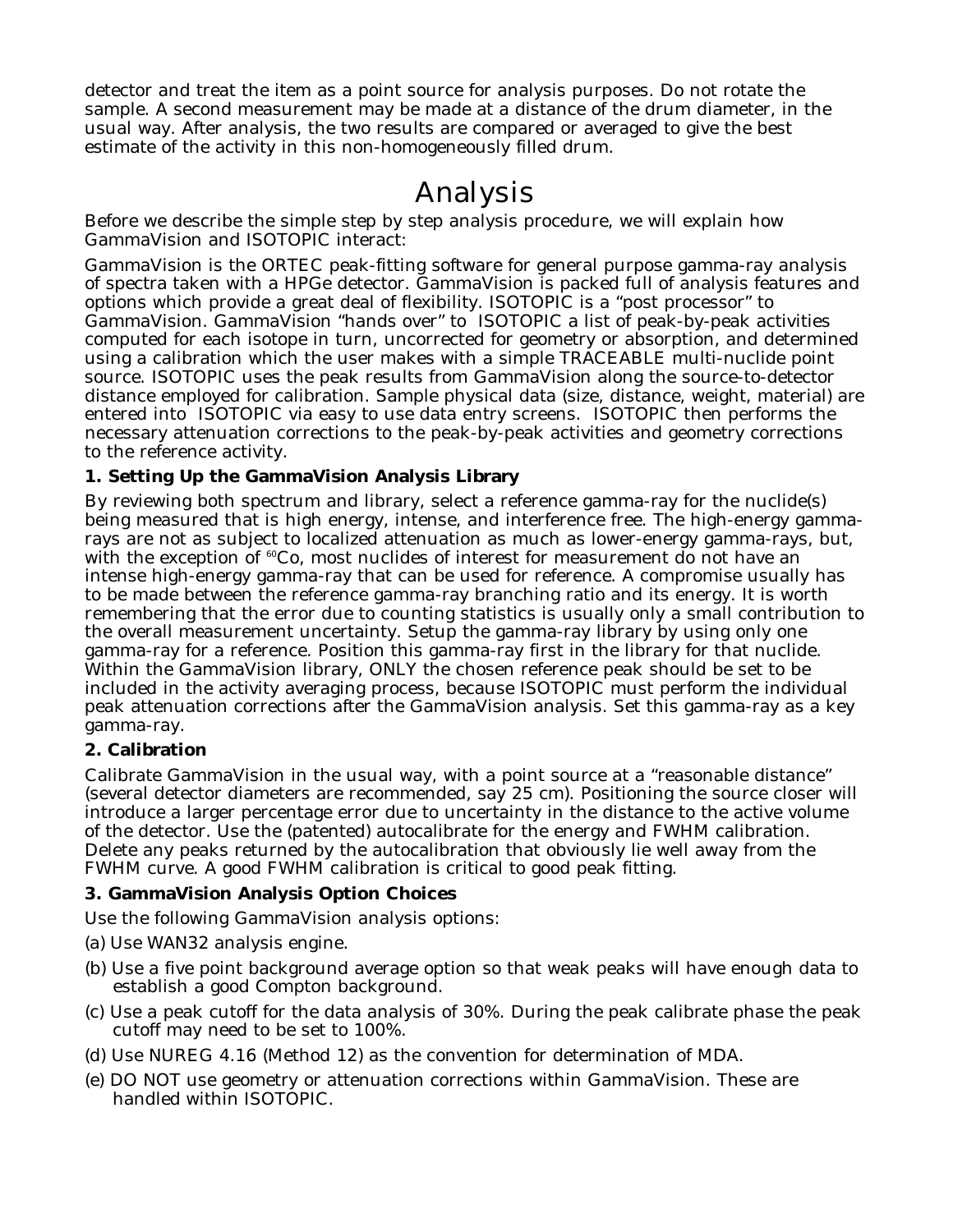#### **4. Entering Configuration Description**

Enter a "best guess" for matrix characteristics as a starting point. The sample weight is very important. If it is not possible to weigh the sample then assume a nominal density. See Figure 3. As an alternative starting point, select a plausible matrix material from the drop down list.

Adjust the correction factor parameters on the isotope plot screen iteratively until all the gamma-ray peaks of the specified nuclide have the same (or as close as possible to the same) value (within uncertainty) as the reference peak of that nuclide. A horizontal plot results when all of the peaks for the given nuclide have been correctly accounted for in terms of container, matrix and uranium (if present) attenuation effects. When there is very little activity within the drum, there may not be enough gamma-ray peaks with good counting statistics to obtain a good slope. When this happens, use the weight of the sample to determine matrix density and do not adjust the matrix density using the plot screen. Figure 4 is an example of a configuration with an inadequate density assignment. Figure 5 is an example of a properly corrected configuration.

#### **5. Display the results before reporting.**

Review and check the results. Do these seem reasonable? Do the ratios of the various nuclides seem reasonable based on experience or expectation? When uranium is present and the weight percent 235U is known, results can be normalized on either the 235U or 238U isotope for improved accuracy. Activity can be normalized to another nuclide or uranium isotope on this screen. See Figure 6.



**Figure 3. Enter as much information about the sample as possible.**



**Figure 4. An example of under-corrected configuration.**



**Figure 5. An example of a properly corrected screen.**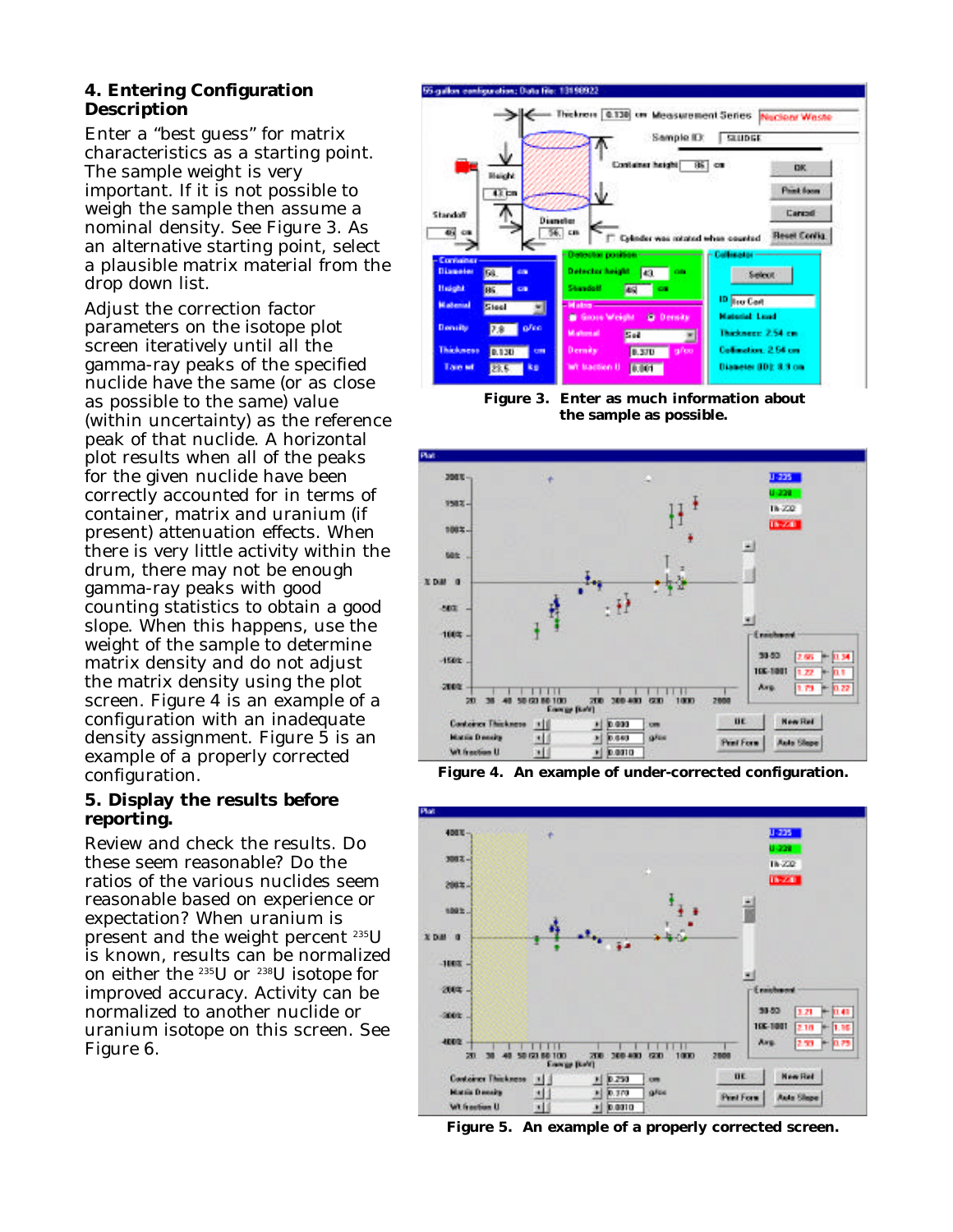| <b>Roads Title</b>                    |                                |                                     |                                    |                |                                                 |                                                                  |                                                      |
|---------------------------------------|--------------------------------|-------------------------------------|------------------------------------|----------------|-------------------------------------------------|------------------------------------------------------------------|------------------------------------------------------|
| Measurement Series: TSCA:             |                                |                                     |                                    |                | Sample ID:                                      | 138493-0019                                                      |                                                      |
| Detector                              |                                |                                     |                                    |                | Analysis Date: 89:53 AM / Wednesday, Dec 98, 99 |                                                                  |                                                      |
| <b>Container Mederial Placts:</b>     |                                |                                     |                                    |                |                                                 | :Densky: 1.19 g/cz : Shapet Curved:Thickness: 0.18 cm. Tare: 4.5 | ka                                                   |
| Sample Metric Combastible Homogeneous |                                |                                     |                                    |                | Density: 0.46 g/cz;                             |                                                                  |                                                      |
|                                       |                                | Thickness: 45. cm Writecton U 8.001 |                                    |                | Generat 142                                     | kg Tare at 17                                                    | ha                                                   |
| Detector standoff. 31                 |                                | down.                               |                                    |                |                                                 |                                                                  |                                                      |
|                                       |                                |                                     |                                    |                |                                                 |                                                                  |                                                      |
| Configuration: Het Lox                |                                |                                     | Gener Correction Factor 16         |                |                                                 | Library tolerance: 0.1                                           | keV                                                  |
|                                       | Gramma of Greenland<br>Nuclide | 2.186.2<br><b>Grams</b>             | We's U-238: [0.45 [1]<br><b>BB</b> | Nam            | Al- 0.1 (1)<br>Exc. Norm.                       | Ratio U-235/0-234<br><b>Select Englishment</b>                   | <b>155 - 155 - 155 - 155 - 155 - 155 - 155 - 155</b> |
| CIK.                                  |                                |                                     |                                    |                |                                                 |                                                                  |                                                      |
|                                       |                                |                                     |                                    |                |                                                 |                                                                  |                                                      |
|                                       | U-236                          | 1205-11                             | $7.42E + 0.0$                      | 47.65          | <b>C.U-235</b>                                  | FT 53 - 93 kpV                                                   | 138                                                  |
| Sam Fde                               | U-238                          | 2.108.402                           | 7.58E+06                           | 45.88          | 0.0-239                                         | Wallen-Holland                                                   | 1.45                                                 |
| PostFrm                               | U-234                          | 1.198-13                            | 1.438.496                          | 53.49          | <b>C. Nono</b>                                  |                                                                  |                                                      |
|                                       | $71 - 228$<br>$Tb - 232$       | 2,396-89<br>2.780.400               | 1.830+03<br>$1.13E + 34$           | 50.75<br>45.53 |                                                 | <b>C. Weighted Avg.</b>                                          | 0.41                                                 |
| <b>Nuclide</b><br>Norrentien          |                                |                                     |                                    |                |                                                 | <b>C. Massell</b>                                                | 1.0<br>0.28                                          |

**Figure 6. A visual summary of results.**

#### **6. REPORT Stage**

ISOTOPIC provides flexibility in reporting. The user may choose to store the results as hard copy, disk file or data base for further processing.

#### **7. Review of unidentified peaks**

GammaVision and ISOTOPIC produce a list of all unidentified peaks found in the spectrum. These peaks are not included in the analysis. You should examine all the unidentified peaks to see if they represent gamma-rays from a nuclide already identified, gamma-rays from a new nuclide, or are spurious peaks. If the peaks are from a nuclide they should be added to the library.

### Prediction of System Performance

Estimation of likely minimum detectable activity (MDA) for a new type of sample or a new detector is possible, even before you have either one.

It is very easy to model new sample configurations and to determine the MDA to be expected for a given range of nuclides. What is needed is the point source energy calibration and a background at least similar to what would be measured by that detector in that facility. Data from previous measurements or measurements in other facilities can often be adequate to make these estimates. It is not necessary to have an actual sample, but the matrix must be reasonably known as well as the list of nuclides of interest. The background is analyzed as if it is a sample. The MDA activity obtained from GammaVision is then corrected for geometry, matrix and container attenuation by ISOTOPIC. If counting times will be employed which are different to those employed for the background analyzed, (which is usually the case) the following equation can be used to correct the MDA to the new counting time:

$$
MDA_{rt} = MDA_{bk} \times \overline{(CT_{bk}/CT_{rt})}
$$

where:

| $MDA_{rt}$ = | MDA activity at the new counting time,                |
|--------------|-------------------------------------------------------|
| $MDA_{hk} =$ | MDA activity at the counting time for the background, |
| $CT_{rt}$ =  | new counting time,                                    |
| $CT_{bk}$ =  | counting time of the background spectrum.             |

Some typical measurement sensitivities are shown in Table 2.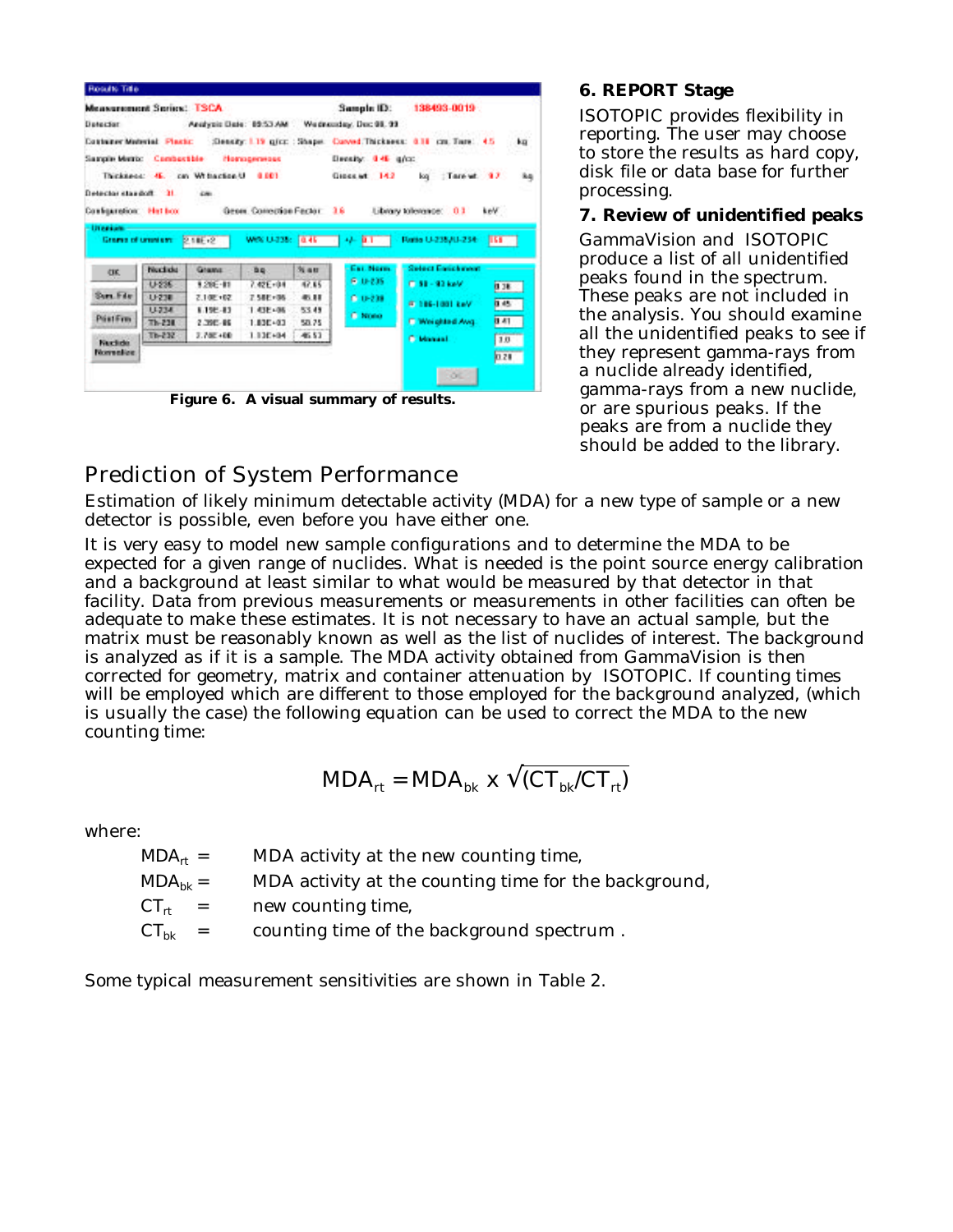|                |                          | Density = $0.3$ g/cc |       | Density = $0.5$ g/cc |       |       | Density = $1.0 g/cc$     |       |       |
|----------------|--------------------------|----------------------|-------|----------------------|-------|-------|--------------------------|-------|-------|
| <b>Nuclide</b> | g                        | $\mu$ Ci             | kbq   | g                    | µCi   | kbq   | g                        | µCi   | kbq   |
| ${}^{60}Co$    | $\overline{\phantom{0}}$ | 0.010                | 0.38  | ۰                    | 0.013 | 0.48  | $\overline{\phantom{a}}$ | 0.021 | 0.74  |
| 137Cs          |                          | 0.015                | 0.56  | ۰                    | 0.020 | 0.75  | $\overline{\phantom{a}}$ | 0.035 | 1.1   |
| $226$ Ra       |                          | 0.038                | 1.4   | ۰                    | 0.051 | 1.9   | $\overline{\phantom{a}}$ | 0.09  | 3.3   |
| $^{235}$ U     | 0.019                    | 0.040                | 1.5   | 0.029                | 0.062 | 2.31  | 0.056                    | 0.12  | 3.7   |
| $238$ U        | 4.8                      | 1.61                 | 59.6  | 6.3                  | 2.08  | 77.1  | 10.5                     | 3.49  | 126   |
| $239$ Pu       | 0.008                    | 530                  | 2.0E4 | 0.013                | 811   | 3.0E4 | 0.056                    | 1590  | 5.8E4 |

**Table 2. Detector sensitivities for a 208-liter Drum with a combustible matrix**

Measurement distance from the detector to the surface of the drum = 46 cm (18 in.) Detector volume = 80% relative

Measurement counting time = 15 minutes

Typical dimensions for a 208-liter drum are: 86 cm high, 86 cm height, and 0.13 cm thick

## ISOTOPIC Measurement Uncertainty

For measured items containing dense material, measurement uncertainties of 30% can be expected. It is difficult to estimate uncertainty accurately. The major sources of error are usually in the determination of the matrix correction factor. Usually, the higher the matrix density the larger the uncertainty in the matrix correction. When using ISOTOPIC, this uncertainty can be reduced by counting longer or using a more efficient detector so that weaker gamma-rays from a nuclide can be used to correct for the matrix. There will be smaller random errors due to uncertainty in positioning the item in front of the detector and counting statistics. If the item is not rotated during the measurements and the detector is close to the container, the uncertainty in the position of the activity (called geometry error) can become significant. ("Close," in this context is less than one drum diameter.) This error can be reduced by positioning the detector further away and rotating the container. In the cylinder configuration, there is a user-set option to identify when an item is rotated. The data is analyzed in the same way if the option is selected or not checked. However, the geometry error and the overall uncertainty will be reduced if the item is rotated during analysis.

## Other Approaches to this Measurement Problem

Monte Carlo calculations, which are used in competing systems to compute activities, must assume a well-characterized matrix. This is seldom the case in the measurement of nuclear waste, which totally negates the apparent sophistication of the approach. In contrast, program ISOTOPIC can be used for a wide variety of container configurations and matrices; analyses are presented in units of activity and grams (necessary for accountable nuclides) for all nuclides.

### Conclusion

ISOTOPIC and the ISO-CART mobile assay system provide a straightforward, good solution in many application situations involving ill-defined matrices and geometries. This application note has provided "getting started" information and answers to many of the more common questions. If you have further questions do not hesitate to ask us. Please send your query to Rich\_Hagenauer@perkinelmer.com, cc info\_ortec@perkinelmer.com or call 800-251-9750 for technical support.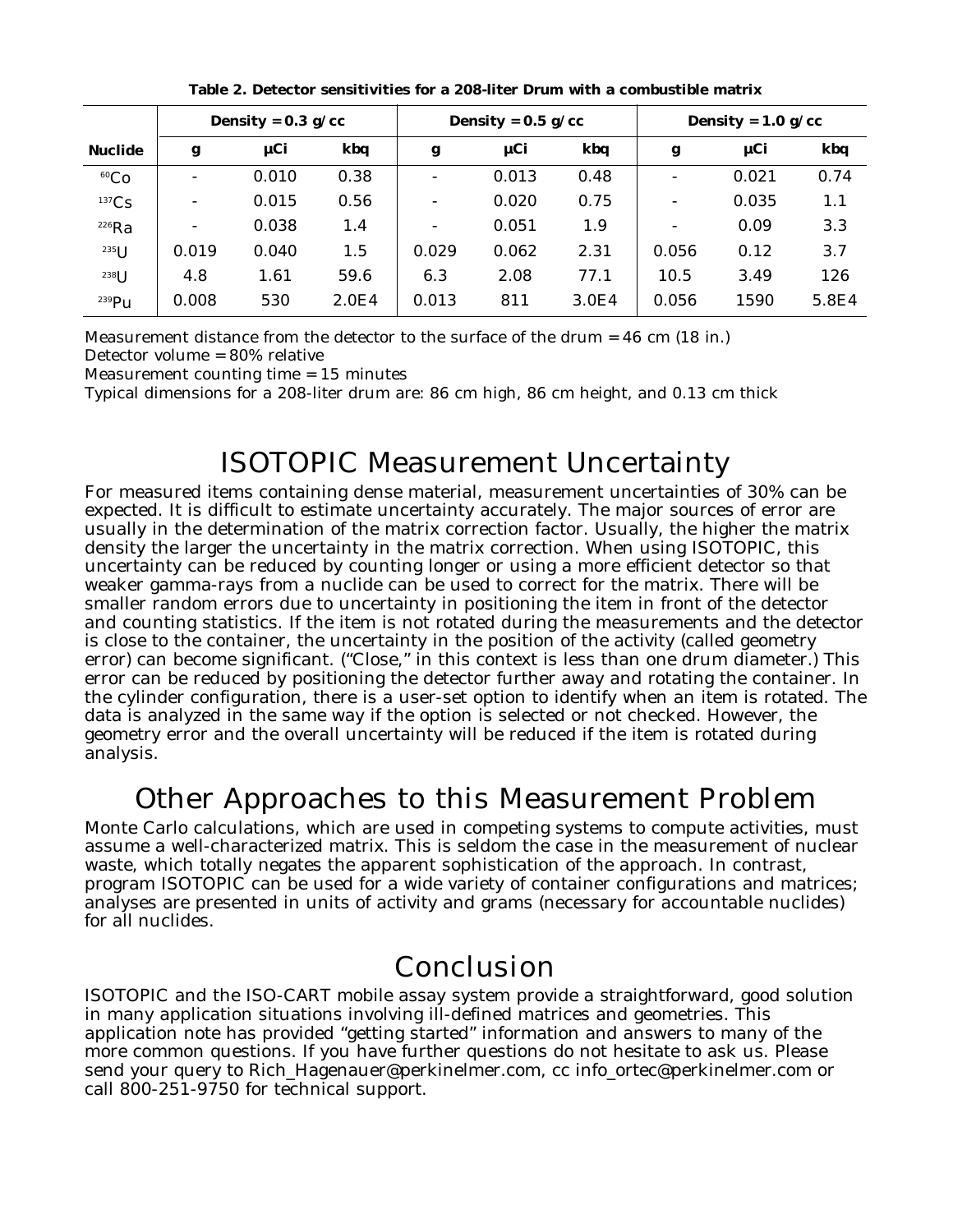# Frequently Asked Questions

#### **Do I need process knowledge of the nuclear facility to analyze samples?**

You don't need process knowledge, but the more you know about the waste, the better the analysis results. Process knowledge is very helpful for the analysis. For poorly characterized material it is helpful to know if a chemical separation was done on the nuclide in question and has equilibrium been established between the daughter and parent nuclides. This is very important when the analyst uses a daughter nuclide to quantify the parent. Thorium and uranium frequently have isotopes that are in a fixed and known ratio. In addition, it is helpful to know if fission product or neutron activation products will be present when trying to identify nuclides present in the sample.

#### **Should the container exceed the field-of-view of the collimator so that I am looking at part of it, or should I be able to see the whole container?**

You should be able to see the whole container through the collimator. If the detector/ collimator can only view part of the container, then it will still make a calculation for the whole container, but if the mix of radioactive material is different in the unseen part, then the result will not be as good as if the whole container is viewed.

#### **May I combine or average the results obtained by viewing the container from different sides as an alternative to rotating it?**

Yes, it is good practice to average results of several measurements for large, dense containers.

#### **What if I collect data without a collimator?**

The collimator provides two functions: (1) It provides directional field-of-view of the detector and (2) shields the detector from ambient background. Usually, there are several samples near by that effect the background. To minimize this effect, shielding is needed and is provided by the collimator. Data can be collected without the need of directional field-ofview in many cases, but to operate in an unshielded environment is not recommended.

#### **If one peak is an "outlier" on the plot what should I do?**

You should investigate why the peak is an outlier. ISOTOPIC and GammaVision provide the tools and details to do this. The GammaVision interactive reanalysis mode allows you to inspect the fitting of individual peaks by the software. Examination of the residuals of the fit will help determine if there is a poor fit, due for example, to an unexpected interference.

#### **On the plot screen sometimes one nuclide will have a negative slope and one nuclide will have a positive slope. Which nuclide do I adjust to fine tune the corrections?**

Use the nuclide with the widest energy span of usable points on the screen. If possible, disregard points representing gamma-ray peaks that are below 65 keV. This condition is normally due to different densities of material shielding different activities in the drum.

#### **When using a daughter nuclide to quantify the parent, which half-life do I use in the gamma-ray library?**

If the daughter is in equilibrium with the parent, use the parent half-life and include the gamma-ray from the daughter in the parent library. For example, the 911-keV gamma-ray from <sup>228</sup>Ac is frequently used to quantify <sup>232</sup>Th. The 911-keV gamma-ray should be placed in the  $232$ Th library along with gamma-ray energies from other  $232$ Th daughters.